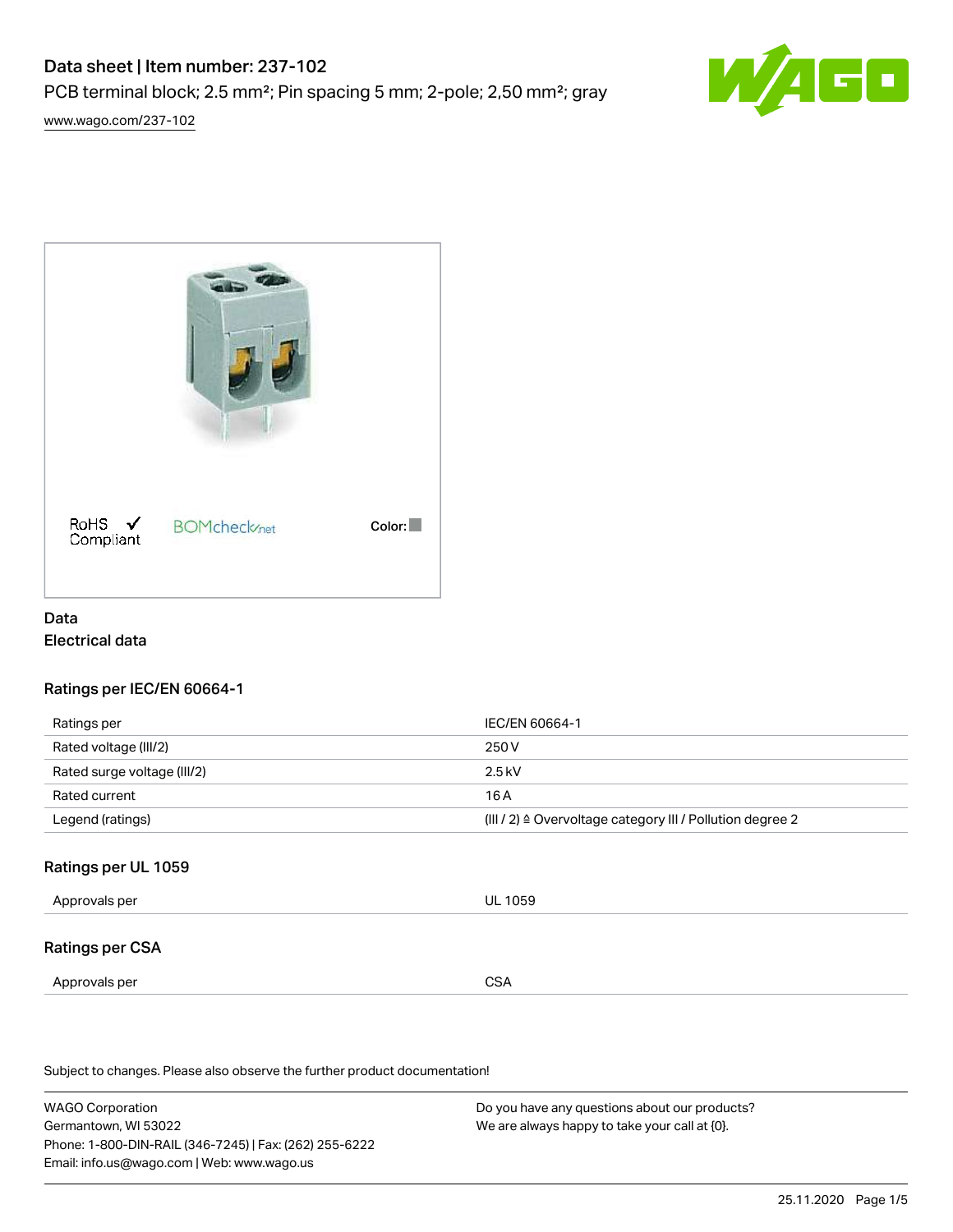

#### Connection data

| Connection technology                 | Screw-type connection                  |
|---------------------------------------|----------------------------------------|
| <b>Actuation type</b>                 | Operating tool                         |
| Solid conductor                       | $0.5$ 2.5 mm <sup>2</sup> / 20  14 AWG |
| Fine-stranded conductor               | $0.5$ 2.5 mm <sup>2</sup> / 20  14 AWG |
| Strip length                          | $57$ mm $/ 0.20.28$ inch               |
| Conductor connection direction to PCB | $0^{\circ}$                            |
| Pole No.                              | 2                                      |
| Total number of connection points     | 2                                      |
| Total number of potentials            | 2                                      |
| Number of connection types            |                                        |
| Number of levels                      |                                        |

## Physical data

| Pin spacing             | 5/5.08 mm / 0.197/0.2 inch |
|-------------------------|----------------------------|
| Width                   | 5 mm / 0.197 inch          |
| Height from the surface | 11 mm / 0.433 inch         |
| Depth                   | 9 mm / 0.354 inch          |

#### PCB contact

| PCB contact                         | тнт                                      |
|-------------------------------------|------------------------------------------|
| Solder pin arrangement              | over the entire terminal strip (in-line) |
| Number of solder pins per potential |                                          |

#### Material Data

| Color                       | gray                                   |
|-----------------------------|----------------------------------------|
| Material group              |                                        |
| Insulation material         | Polyamide (PA66)                       |
| Flammability class per UL94 | V <sub>0</sub>                         |
| Clamping spring material    | Chrome nickel spring steel (CrNi)      |
| Contact material            | Electrolytic copper (E <sub>Cu</sub> ) |
| Contact plating             | tin-plated                             |
| Weight                      | 1.9 <sub>g</sub>                       |

Subject to changes. Please also observe the further product documentation!

| WAGO Corporation                                       | Do you have any questions about our products? |
|--------------------------------------------------------|-----------------------------------------------|
| Germantown, WI 53022                                   | We are always happy to take your call at {0}. |
| Phone: 1-800-DIN-RAIL (346-7245)   Fax: (262) 255-6222 |                                               |
| Email: info.us@wago.com   Web: www.wago.us             |                                               |
|                                                        |                                               |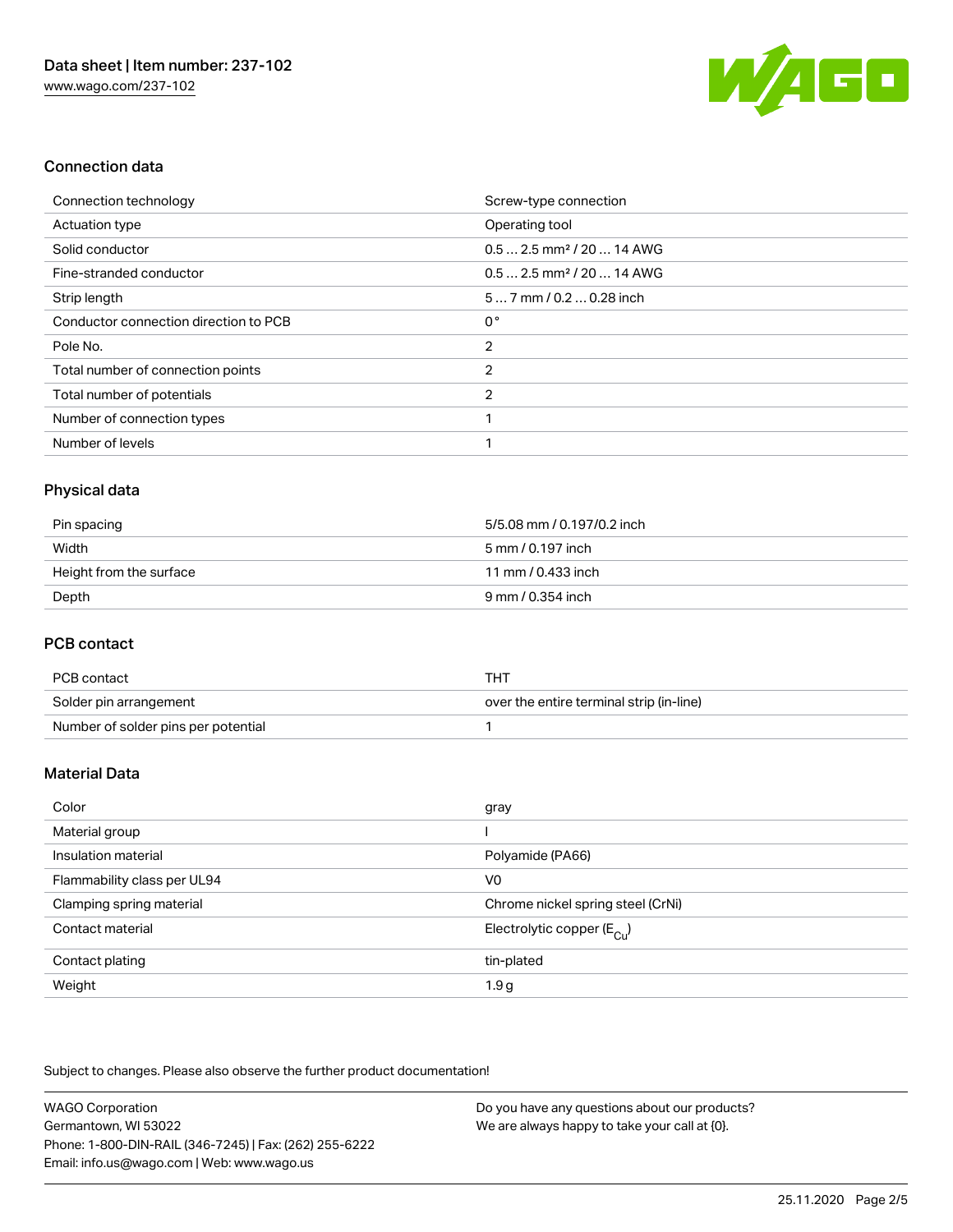

#### Environmental Requirements

| Limit temperature range | +105 °C<br>$-60$ |  |
|-------------------------|------------------|--|
|                         |                  |  |

#### Commercial data

| Packaging type        | <b>BOX</b>    |
|-----------------------|---------------|
| Country of origin     | IN            |
| <b>GTIN</b>           | 4045454539771 |
| Customs tariff number | 85369010000   |

#### Approvals / Certificates

#### Country specific Approvals

| Logo | Approval                                      | <b>Additional Approval Text</b> | Certificate<br>name |
|------|-----------------------------------------------|---------------------------------|---------------------|
|      | <b>CCA</b><br>DEKRA Certification B.V.        | EN 60947                        | NTR NL-<br>7137     |
| KEMA | <b>CCA</b><br><b>DEKRA Certification B.V.</b> | EN 60947                        | 2160584.33          |
|      | <b>CSA</b><br><b>DEKRA Certification B.V.</b> | C22.2 No. 158                   | 70048844            |

#### UL-Approvals

| Logo | Approval                      | <b>Additional Approval Text</b> | Certificate<br>name |
|------|-------------------------------|---------------------------------|---------------------|
|      | UL                            | <b>UL 1059</b>                  | 20190731-           |
| O    | UL International Germany GmbH |                                 | E45172              |

# Downloads

Email: info.us@wago.com | Web: www.wago.us

| <b>Documentation</b>                                                       |                                               |     |          |
|----------------------------------------------------------------------------|-----------------------------------------------|-----|----------|
| <b>Additional Information</b><br>Technical explanations                    | Apr 3, 2019                                   | pdf | Download |
| Subject to changes. Please also observe the further product documentation! |                                               |     |          |
| <b>WAGO Corporation</b>                                                    | Do you have any questions about our products? |     |          |
| Germantown, WI 53022                                                       | We are always happy to take your call at {0}. |     |          |
| Phone: 1-800-DIN-RAIL (346-7245)   Fax: (262) 255-6222                     |                                               |     |          |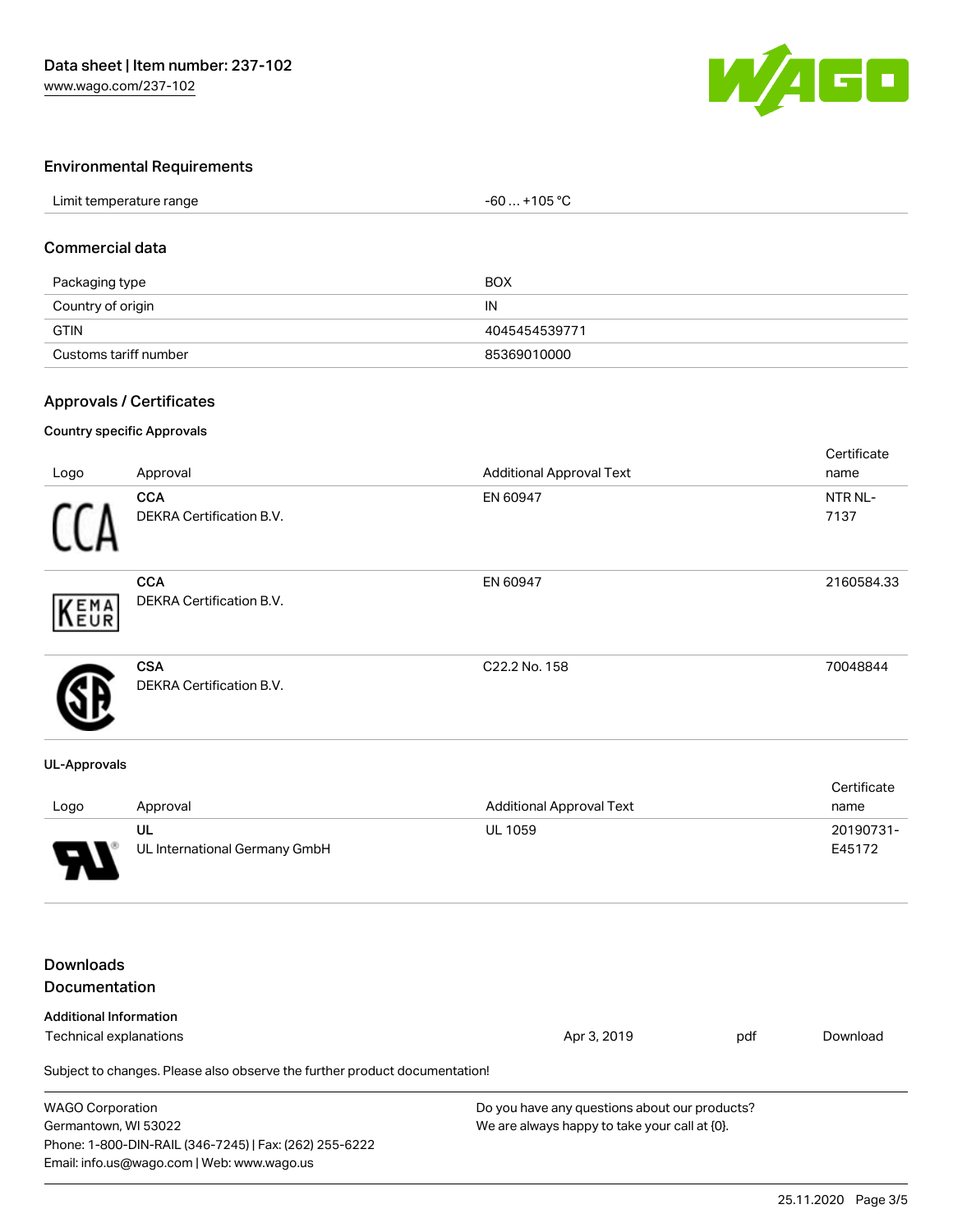

3.6 MB

| <b>CAD files</b>                                                                                                                                                       |            |          |
|------------------------------------------------------------------------------------------------------------------------------------------------------------------------|------------|----------|
| CAD data                                                                                                                                                               |            |          |
| 2D/3D Models 237-102                                                                                                                                                   | <b>URL</b> | Download |
| <b>CAE</b> data                                                                                                                                                        |            |          |
| EPLAN Data Portal 237-102                                                                                                                                              | URL        | Download |
| ZUKEN Portal 237-102                                                                                                                                                   | <b>URL</b> | Download |
| <b>PCB Design</b>                                                                                                                                                      |            |          |
| Symbol and Footprint 237-102                                                                                                                                           | URL        | Download |
| CAx data for your PCB design, consisting of "schematic symbols and PCB footprints",<br>allow easy integration of the WAGO component into your development environment. |            |          |
| Supported formats:                                                                                                                                                     |            |          |
| Ш<br>Accel EDA 14 & 15                                                                                                                                                 |            |          |
| ш<br>Altium 6 to current version                                                                                                                                       |            |          |
| ш<br>Cadence Allegro                                                                                                                                                   |            |          |
| DesignSpark                                                                                                                                                            |            |          |
| ш<br>Eagle Libraries                                                                                                                                                   |            |          |
| Ш<br>KiCad                                                                                                                                                             |            |          |
| Mentor Graphics BoardStation                                                                                                                                           |            |          |
| ш<br>Mentor Graphics Design Architect                                                                                                                                  |            |          |
| ш<br>Mentor Graphics Design Expedition 99 and 2000                                                                                                                     |            |          |
| OrCAD 9.X PCB and Capture                                                                                                                                              |            |          |
| ш<br>PADS PowerPCB 3, 3.5, 4.X, and 5.X                                                                                                                                |            |          |
| ш<br>PADS PowerPCB and PowerLogic 3.0                                                                                                                                  |            |          |
| PCAD 2000, 2001, 2002, 2004, and 2006<br><b>The State</b>                                                                                                              |            |          |
| Pulsonix 8.5 or newer                                                                                                                                                  |            |          |
| <b>STL</b>                                                                                                                                                             |            |          |
| П<br>3D STEP                                                                                                                                                           |            |          |
| TARGET 3001!<br>ш                                                                                                                                                      |            |          |
| View Logic ViewDraw                                                                                                                                                    |            |          |
| Quadcept                                                                                                                                                               |            |          |
|                                                                                                                                                                        |            |          |

.<br>Subject to changes. Please also observe the further product documentation!

WAGO Corporation Germantown, WI 53022 Phone: 1-800-DIN-RAIL (346-7245) | Fax: (262) 255-6222 Email: info.us@wago.com | Web: www.wago.us

Do you have any questions about our products? We are always happy to take your call at {0}.